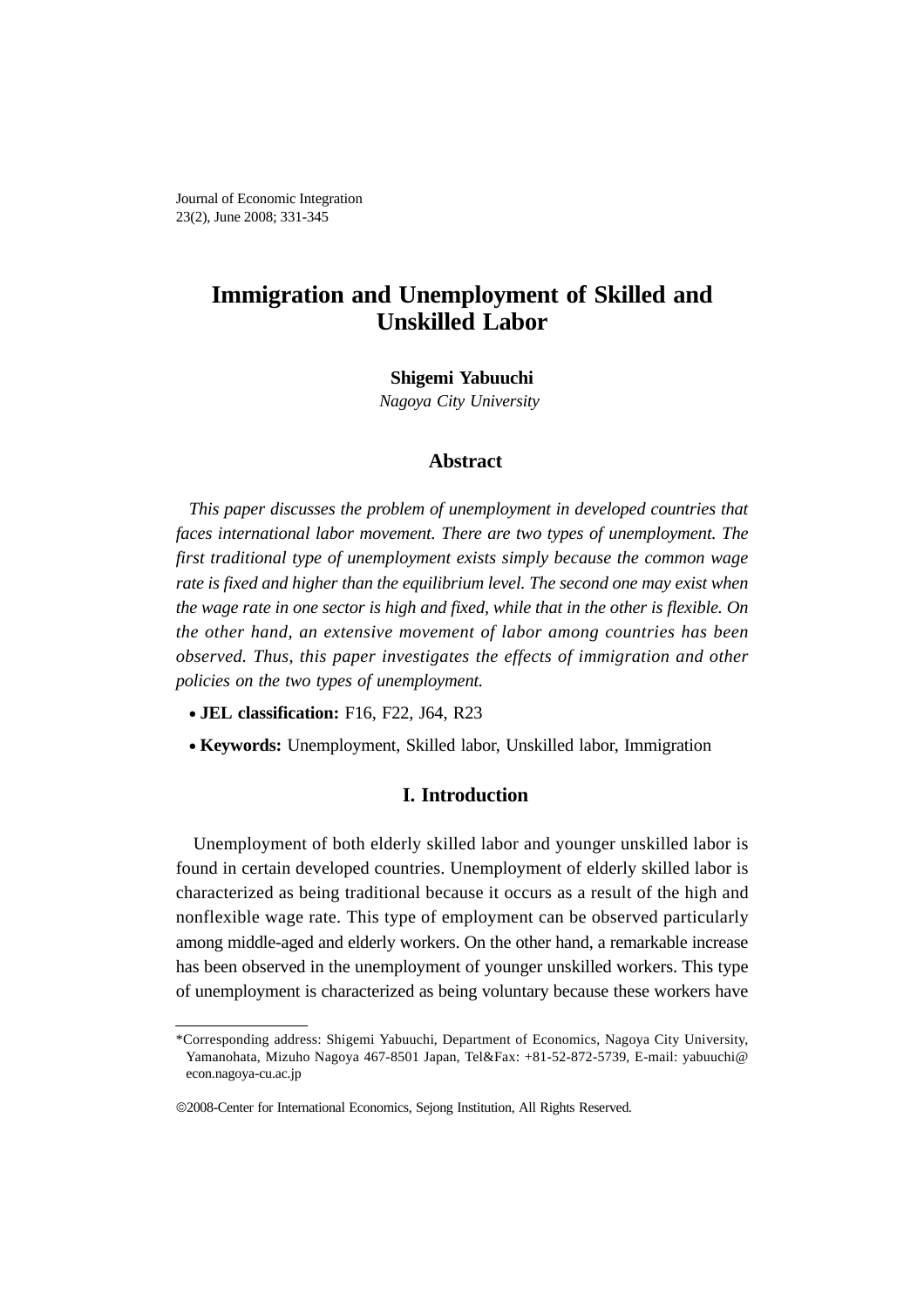excessive expectations from their jobs and rely on others for a living. In other words, if they wish, it is possible for younger workers to be employed in certain *suitable* industries. However, they prefer voluntary unemployment in the hope of securing their ideal job someday. Recently, a tendency has been observed among younger workers wherein they insist on finding jobs only in the industry that they prefer. This situation is highly similar to that witnessed in developing countries. In these countries, rural workers are attracted to the "bright lights of the city" and migrate to urban areas at the risk of unemployment, even though they can be fully employed in rural areas at the prevailing rural wage rate. Harris and Todaro (1970) developed this labor allocation mechanism between the rural and urban areas in developing countries. Thus, the problem of unemployment of the younger generation in the economy with international factor movements can be analyzed by employing Harris and Todaro's approach. Various aspects of the Harris-Todaro (HT hereafter) model have been discussed by several trade theorists such as Bhagwati and Srinivasan (1974), Corden and Findlay (1975), Khan (1980), Batra and Naqvi (1987), Beladi and Naqvi (1988), Hazari and Sgro (1991), Marjit (1991), Neary (1981), Gupta (1993), Yabuuchi (1993), Chao and Yu (1992, 1996), Basu (2000), Yu and Jin (2002), Chaudhuri (2003), Gu and Yabuuchi (2003), and Marjit and Beladi (2003).

Our analysis is an extension of the mobile capital HT model that was developed by Corden and Findlay (1975) and followed by Batra and Naqvi (1987) and Yabuuchi (1998, 2007), among others. Yabuuchi (2007) introduced the difference between skilled and unskilled labor into the standard mobile capital HT model and analyzed the relationship between unemployment and the international movement of labor and capital. His analysis deals with unemployment problem of developing countries, and then concentrates on the unemployment of only unskilled labor in the traditional two-sector framework. In this paper, however, we introduce a third sector that is characterized as the absorption sector of unskilled daydreamers, and examine the problem of unemployment of both elderly skilled labor as well as younger unskilled labor in the model with three sectors and three factors. We will focus particularly on the interaction between domestic and international labor movements by paying special attention to the coexistence of 'disguised' unemployment in the form of part-time worker and two types of unemployment.

Both these types of unemployment have characteristic features. The unemployment of elderly workers causes personal hardships, social costs resulting from an inefficient allocation of labor, social instability, and so on. This type of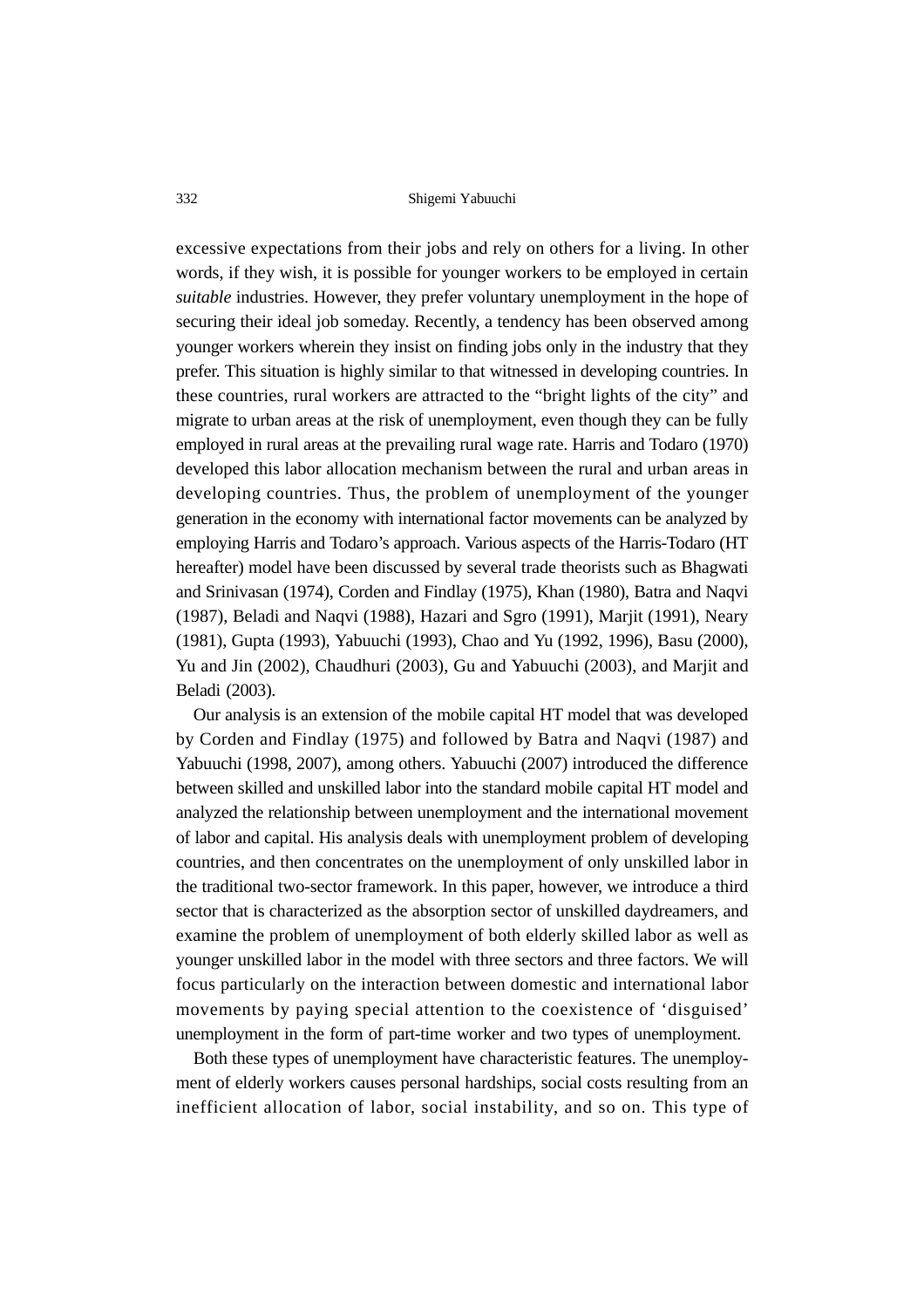unemployment is mostly involuntary because it is caused due to institutional and structural reasons. Thus, the primary concern of policy makers should be to alleviate unemployment involving both the unemployed workers themselves and the economy as a whole. The unemployment of younger unskilled workers involves an aspect of *voluntary* unemployment in the sense that these workers can be employed in another sector where the wage rate is low and the job is uninteresting. Therefore, at first sight, it appears that for the workers themselves, unemployment is not a serious problem; it is merely a matter of preference with regard to whether or not they would like to be employed in a suitable job of their choice. However, if this unemployment continues for a long period of time, it might result in social instability or loss of opportunity to accumulate technical knowledge in the most appropriate period. This type of unemployment is sometimes known as NEET (Not in Employment, Education, or Training). Thus, younger workers tend to remain unemployed and unskilled. Therefore, in this respect, the problem of unemployment is an extremely important concern for the country at large as well as for the unemployed workers themselves. Subsequently, we consider the effective policies that aim to reduce both this type of unemployment as well as the unemployment of elderly skilled labor.

The remainder of this paper is organized as follows. Section 2 presents the model and basic assumptions. Sections 3, 4, and 5 examine the effects of the international labor movement, production subsidies, and the wage policy on unemployment, respectively. Concluding remarks are provided in section 6.

## **II. The Model and Assumptions**

Let us consider a small open economy that has three sectors. Each sector produces good *j*,  $X_j$  ( $j = 1,2,3$ ). We assume that the unskilled workers find sector 2 to be attractive in terms of employment but they do not regard sector 1 in the same light. For simplicity, we label sectors 1 and 2 as the traditional and advanced manufacturing sectors, respectively. Sector 3 is a labor-absorbing sector that comprises industries such as light manufacturing, retailing, and food service, all of which employ numerous part-time workers. This third sector is similar to the informal sectors found in developing countries. The production of goods 1 and 2 require unskilled labor  $(L_i)$ , skilled labor  $(H_i)$ , and capital  $(K_i)$ , while the production of good 3 requires unskilled labor  $(L_3)$  and capital  $(K_3)$ . Sector 3 does not employ skilled labor. This is a natural occurrence in light of the nature of this sector.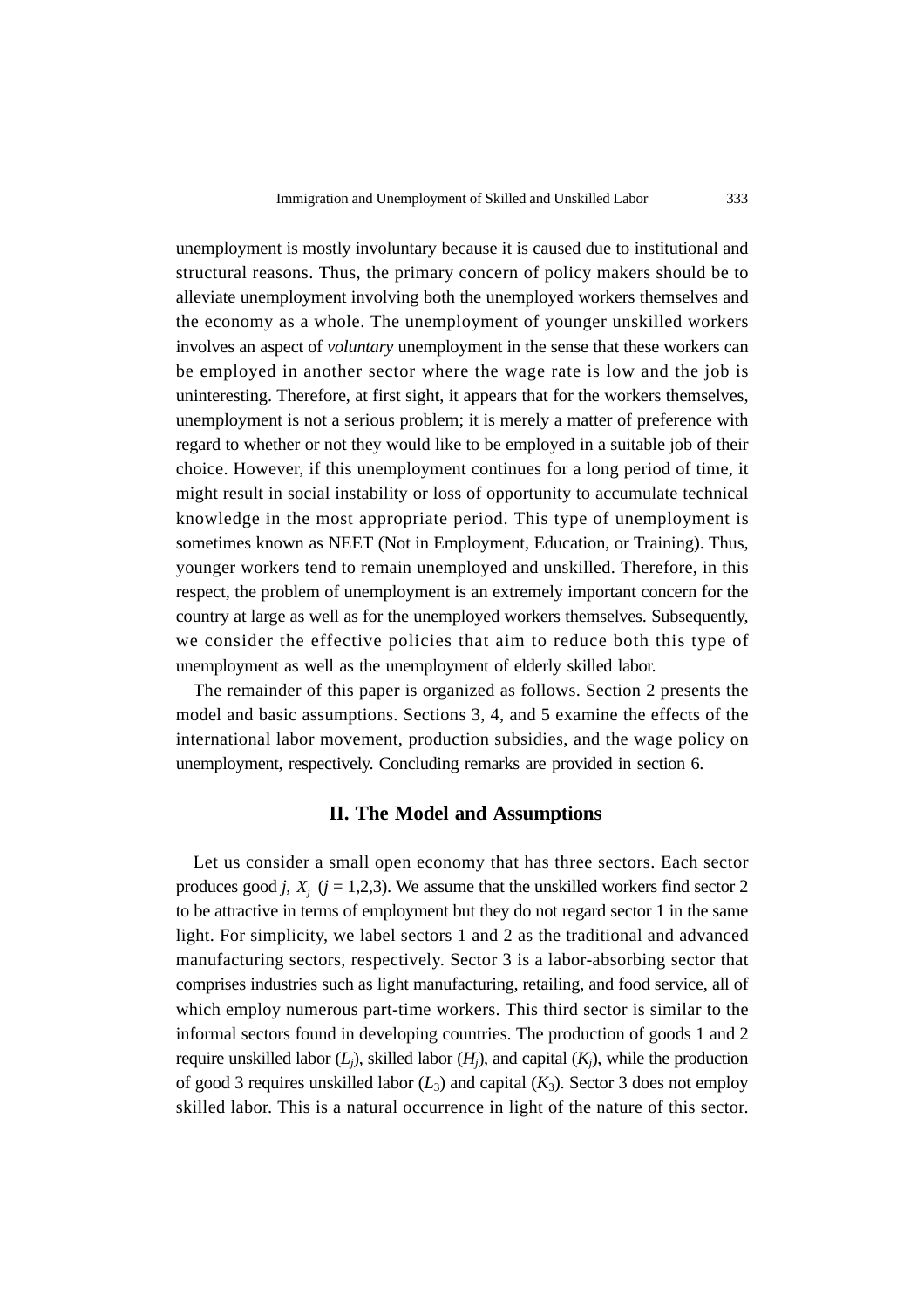Capital is also assumed to be specific to each sector. Thus, the production functions are as follows:

$$
K_j = F'(L_j, H_j, K_j), \quad j = 1, 2
$$
 (1)

and

$$
X_3 = F^3(L_3, K_3). \tag{2}
$$

It is assumed that has positive and diminishing marginal products and is homogeneous of degree one. We also assume that unskilled and skilled labor mainly comprise younger and older generations, respectively.

Under perfect competition, we have

$$
w_1 = p_1 F_L^1(L_1, H_1, K_1), \tag{3}
$$

$$
\overline{w_2} = p_2 F_L^2(L_2, H_2, K_2),\tag{4}
$$

$$
w_3 = p_3 F_L^3(L_3, T), \tag{5}
$$

$$
s = p_1 F_H^1(L_1, H_1, K_1) = p_2 F_H^2(L_2, H_2, K_2),
$$
\n(6)

where  $F_k^j$  is the marginal product of the *k*th factor in the *j*th sector ( $k = L, H; j =$ 1,2,3),  $w_j$  is the wage rate of unskilled labor in the *j*th sector, *s* is the wage rate of skilled labor, and  $p_j$  is the price of the *j*th good ( $j = 1,2,3$ ). We assume that all goods are tradable and their prices are given exogenously. If sector 3 is a service industry, it is likely that it is a non-traded industry. In this case, the price must be determined endogenously. In this paper, although we assume that the price of good 3 is constant, this assumption constitutes an important extension that requires further examination.

The unemployment of elderly skilled labor has been observed in certain developed countries. This type of unemployment is characterized as being traditional because it occurs as a result of the high and nonflexible wage rate. This can be observed particularly among middle-aged and elderly workers. Thus, the wage rate of skilled labor is assumed to be constant. This is partly because firms have specific wage standards depending on the ages and industries to which the workers belong.

In the standard HT model, it is assumed that the wage rate in (manufacturing)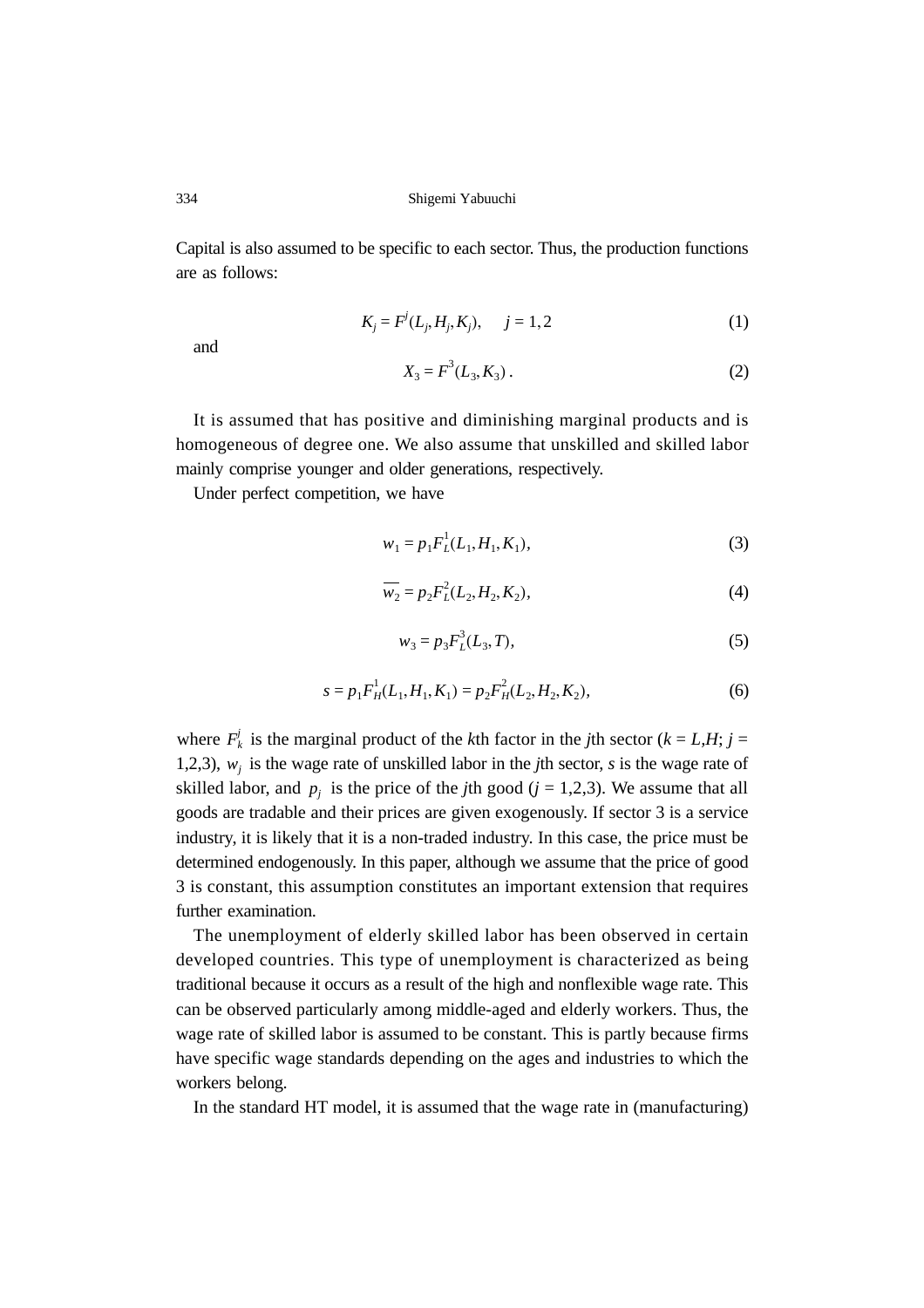sector  $2(w_2)$  is set at a relatively high level, and it is rigid due to some political and/or institutional factors. However, the wage rate in (agricultural) sector  $1(w_1)$  is flexible. In this situation, rural workers have two alternatives - they can either stay in rural areas and acquire jobs at low wage rates or migrate to urban areas at the risk of unemployment in search of a high wage income. Thus, the labor allocation mechanism between the sectors is shown as follows:

$$
w_1 = w_2 L_2 / (L_2 + L_u)
$$
 or  $w_1 (1 + \lambda) = w_2$ ,

where  $L_2$  and  $L_u$  represent employed and unemployed labor in the urban area, respectively, and  $\lambda = L_u/L_2$ . In the labor market equilibrium, therefore, the wage rate in sector  $1(w_1)$  equals the expected wage income in sector 2, which in turn equals the manufacturing wage rate  $(w_2)$  multiplied by the probability of finding a job in the urban manufacturing sector  $(L_2 / (L_2 + L_u))$ .

We apply this labor allocation mechanism to the job search behavior of unskilled labor in developed countries. Thus, unskilled labor can obtain secure (but uninteresting) jobs in the unattractive sector (for example, the traditional manufacturing sector) at low wage rates; alternatively, they can seek high wages and/or attractive jobs at the risk of unemployment or disguised unemployment (as a part-time worker) in, for example, a labor-using service industry. Unskilled labor prefer to be unemployed or employed as temporary workers until they acquire their ideal job by being in the vicinity of the attractive sector. This appears to be reflective of the behavior of several younger unskilled job-seekers in developed countries. We refer to the "area" that includes the attractive sector, the laborabsorbing sector, and the unemployment pool as the advanced area. This area is a conceptual one. However, this does not necessarily imply that the labor-absorbing sector and the unemployment pool are geographically located near the attractive sector. The area consisting of the unattractive sector is termed as the traditional area.

Based on the HT model, we assume that the advanced-sector wage rate is fixed at a higher level than the traditional-sector wage rate. This is because firms in the advanced sector have well-organized trade unions and/or certain agreements or laws pertaining to the level of the minimum wage rate. Alternatively, it might be argued that the high and constant wage rate in the sector captures the various types of benefits offered to workers; these benefits include pecuniary rewards, stability, and job interest. We also assume that the wage rate in sector 3 is a fraction of that in the advanced sector, i.e.,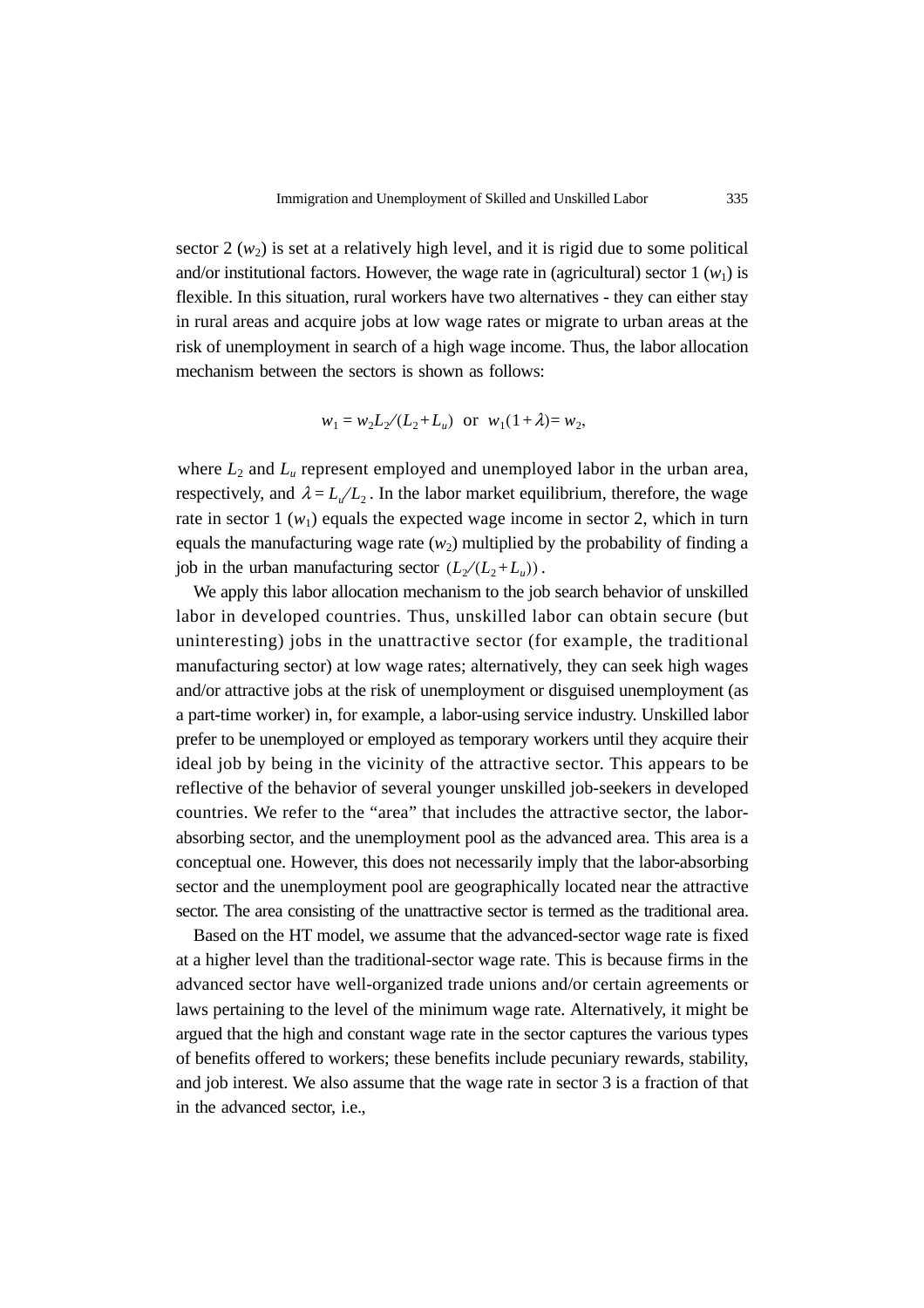$$
w_3 = \alpha w_2. \tag{7}
$$

This is partly justified by the fact that the wage rate of part-time workers is fixed according to the standard of the economy in question. For example, the wage rate of part-time workers is approximately 800 yen per hour in Japan.

Thus, the labor allocation of unskilled labor is expressed as

$$
w_1 = (w_2L_2 + \alpha w_2L_3)/(L_2 + L_3 + L_u)
$$
  

$$
w_1(L_2 + L_3 + L_u) = w_2(1 + \alpha \mu)L_2,
$$
 (8)

where

or

$$
\mu = L_3 / L_2. \tag{9}
$$

The exogenously given endowments impose the following resource constraints:

$$
L_1 + L_2 + L_3 + L_u = L + L^*,\tag{10}
$$

$$
H_1 + H_2 + H_u = H + H^*,\tag{11}
$$

where *L*, *H*, and *K* are the domestic endowments of unskilled labor, skilled labor, and capital, respectively, while *L\** and *H\** are the foreign inflows of unskilled labor and skilled labor, respectively. This completes the specification of our model with the fixed endowment of factors and the internationally determined prices. We have nine unknown variables  $w_1$ ,  $w_3$ ,  $L_1$ ,  $L_2$ ,  $L_3$ ,  $L_u$ ,  $H_1$ ,  $H_2$  and  $H_u$ , which are solved by nine equations (3)-(8), (10), and (11) for the given parameters,  $s, w_2$ ,  $\alpha, p_1, p_2, p_3, K_1, K_2, K_3, L, H, L^*$ , and  $H^*$ .

## **III. International Factor Movement and Unemployment**

#### **A. Immigration of unskilled labor**

In the present set-up of the model, with respect to the positive aspects of this analysis, the positive effects of the changes in factor endowment on the variables do not depend on whether the changes are autonomous increases or foreign inflows. The normative effects differ according to the reason for the changes. If the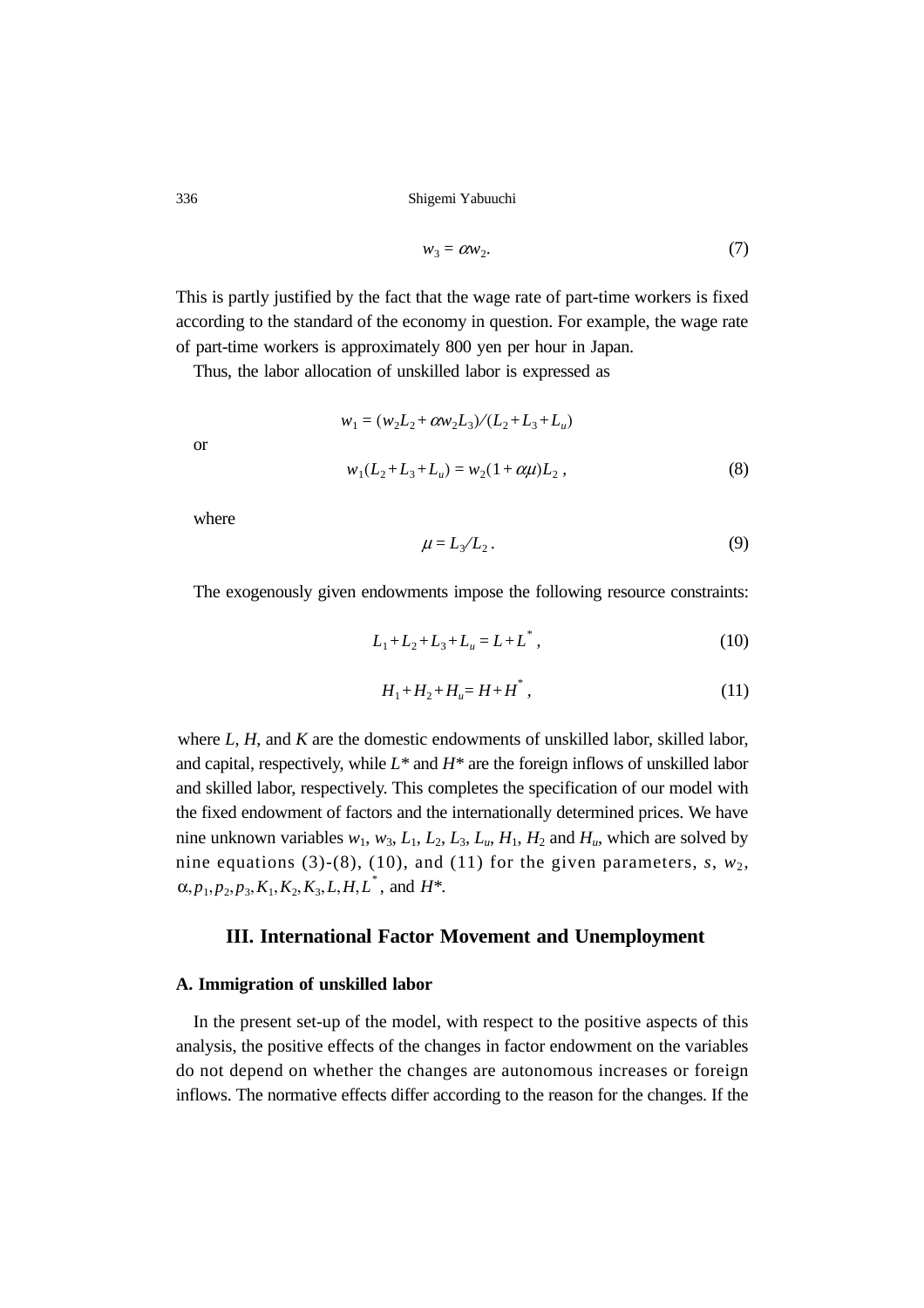change is caused by the inflow of foreign factors, it additionally affects welfare through the change in the remittance. Therefore, the following results of unemployment apply to the case of an autonomous increase in the domestic endowment of unskilled labor.

First, we examine the effect of an inflow of unskilled foreign labor on the unemployment of unskilled and skilled labor. Comparative statics yield the following (see the Appendix):

$$
(dL_{u}/dL^{*}) = (p_{1})^{2} (p_{2})^{2} p_{3} F_{LL}^{3} C \Phi_{1} \Phi_{2} / \Delta > 0,
$$
\n(12)

where and  $\Delta$  is the value of the determinant of the coefficient matrix of the system, which can be shown to be negative (see the Appendix).  $C = L_2 + L_3 + L_u, \Phi_1 = \left\{ F_{LL}^1 F_{HH}^1 - (F_{LH}^1)^2 \right\} > 0, \Phi_2 = \left\{ F_{LL}^2 F_{HH}^2 - (F_{LH}^2)^2 \right\} > 0,$ 

We obtain the effect of the inflow of foreign unskilled labor on the unemployment of skilled labor as follows:

$$
(dH_{u}/dL^{*}) = -w_{1}p_{1}(p_{2})^{2}p_{3}F_{HL}^{1}F_{LL}^{3}\Phi_{2}/\Delta.
$$
 (13)

Thus, we have the following proposition.

**Proposition 1. The increase in (foreign) unskilled labor increases the unemployment of unskilled labor, and it decreases the unemployment of skilled labor provided skilled and unskilled labor are technically complement** each other in sector 1(i.e.,  $F_{HL}^1 > 0$  ).

The result is fairly straightforward and consistent with our economic intuition. The inflow of foreign unskilled workers increases the employment of unskilled labor in sector 1, while the employment in sectors 2 and 3 remains constant. A slight increase in employment is possible due to the decrease in the wage rate in sector 1. However, the increase in employment in sector 1 is less than the inflow of foreign unskilled labor. As a result, the unemployment of unskilled labor eventually increases.

On the other hand, the induced increase in the employment of unskilled labor increases the marginal value product of skilled labor in sector 1. In turn, this increases the employment of skilled labor in sector 1 provided that skilled and unskilled labor are technically complement each other in the sector (i.e.,  $F_{LH}^1 > 0$ ),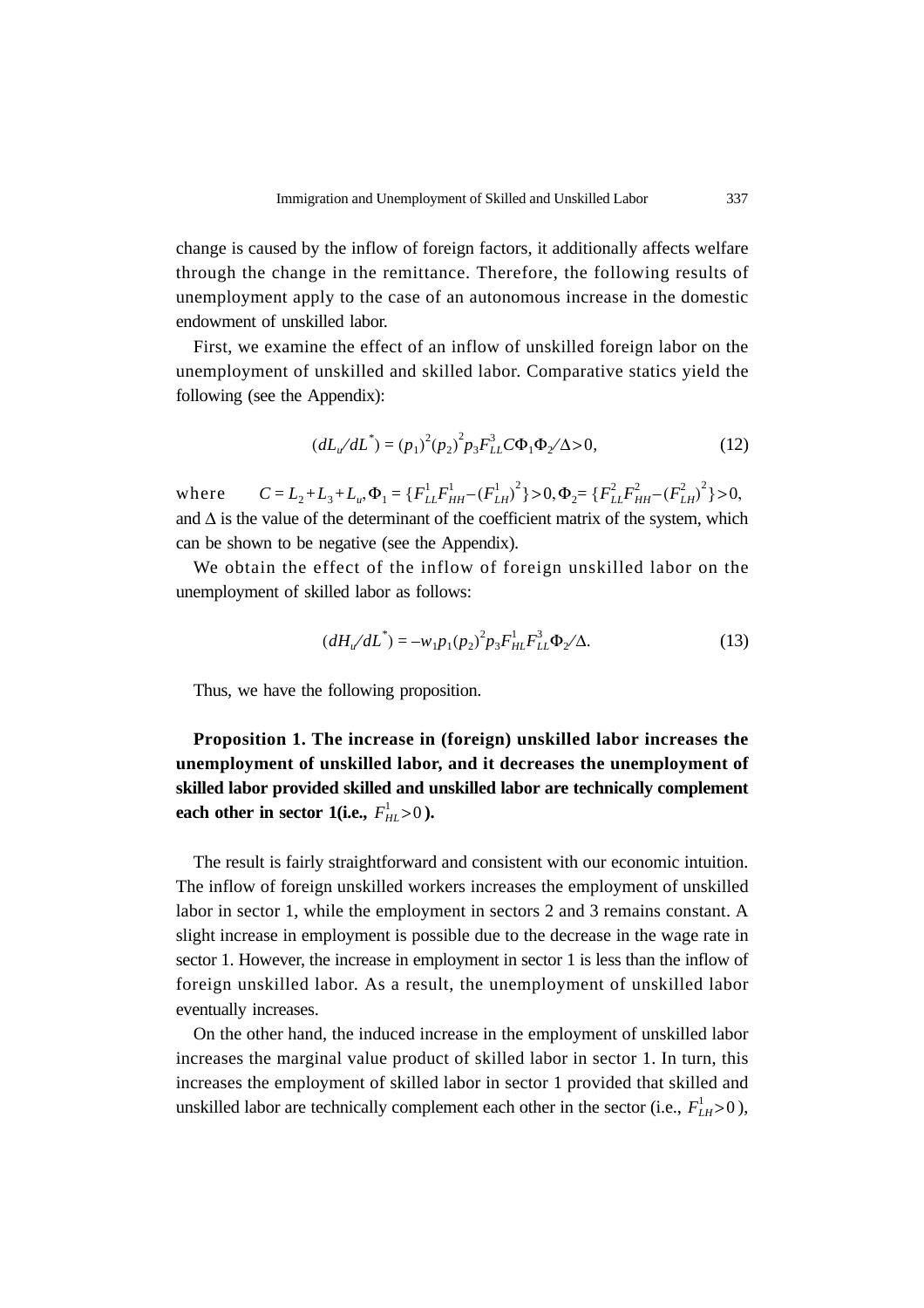and then it decreases unemployment of skilled labor. Conversely, the employment of skilled labor decreases if skilled and unskilled labor are technically substitute each other (i.e.,  $F_{LH}^1$  < 0). This depends on the nature of the production technique employed in the industry. In the presence of three factors in the industry, both cases are possible. However, it may be more realistic to assume that skilled and unskilled labor are technically complement each other.

#### **B. Immigration of skilled labor**

Now consider the effect of the inflow of skilled labor on unemployment. Solving the system for  $dL_u$  and  $dH_u$  with respect to  $dH^*$ , we have

$$
dL_{u}/dH^* = 0 \tag{13}
$$

and

$$
dH_{\nu}/dH^* = 1. \tag{14}
$$

Our result can be summarized in the following proposition:

## **Proposition 2. The increase in (foreign) skilled labor increases the unemployment of skilled labor by exactly the same amount but does not affect the unemployment of unskilled labor.**

Under the constant wage rate of skilled labor, the inflow of skilled labor is directly absorbed into the unemployment pool. Further, this inflow does not affect the market of unskilled labor. Thus, this policy cannot be employed to reduce both the types of unemployment.

## **V. Production Subsidies and Unemployment**

#### **A. Subsidy to the traditional sector and unemployment**

We will now investigate the other policy tools that can be used to alleviate the problem of unemployment. Here, we consider the production subsidies provided to the sectors. This section examines the effect of the subsidy to the traditional sector 1. The effect of production subsidies can be captured by the increase in the prices under the assumption that the good prices are constant and the subsidies are initially zero.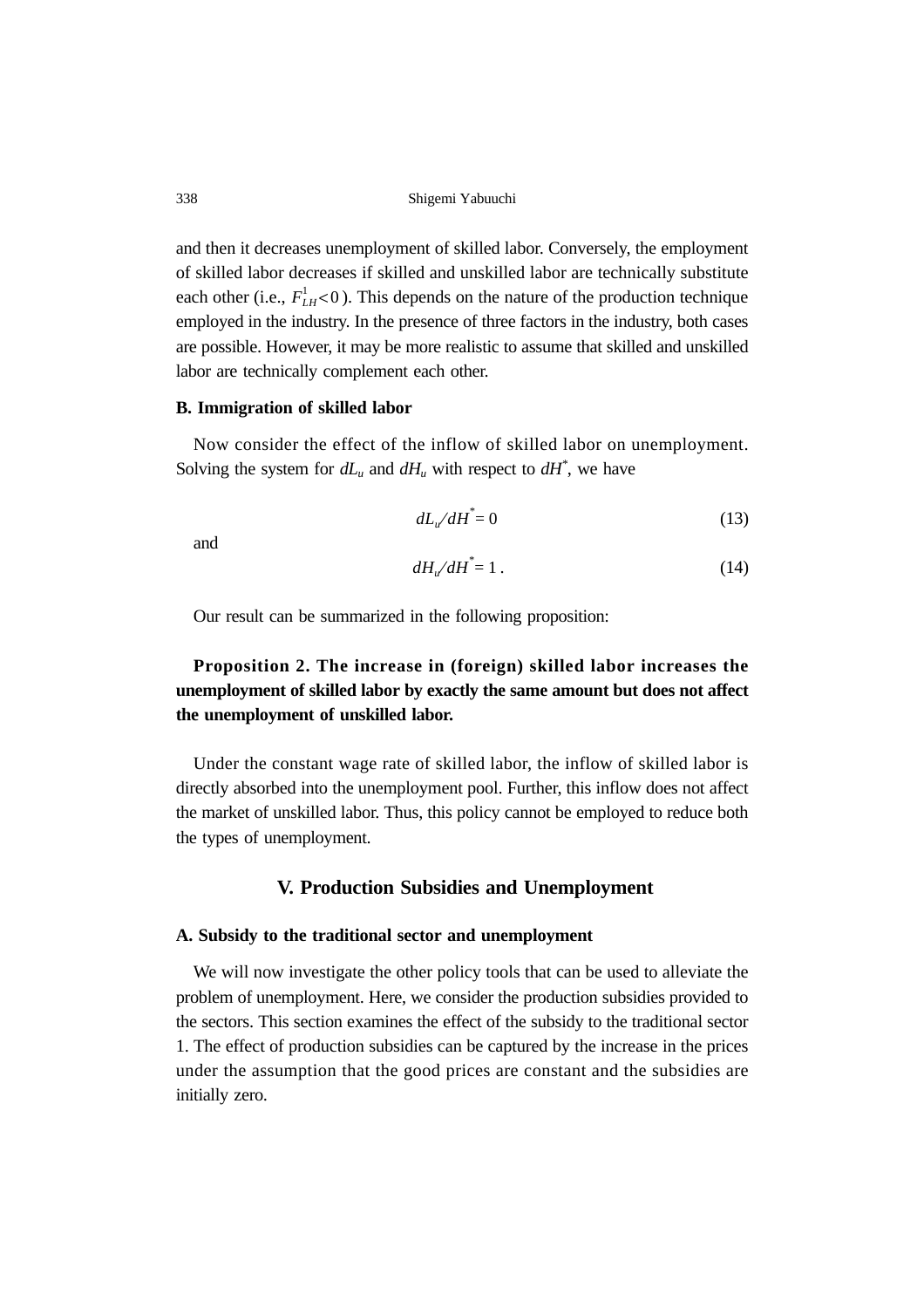We obtain the effect of the subsidy to sector 1 as (see the Appendix)

$$
dL_{u}/dp_{1} = Cp_{1}F_{L}^{1}F_{HH}^{1}p_{3}F_{LL}^{3}(p_{2})^{2}\Phi_{2}/\Delta < 0
$$
\n(15)

and

$$
dH_{u}/dp_{1} = -Cp_{1}F_{L}^{1}F_{HI}^{1}p_{3}F_{LL}^{3}(p_{2})^{2}\Phi_{2}/\Delta.
$$
 (16)

This leads to the following proposition.

**Proposition 3. A production subsidy provided to sector 1 decreases the unemployment of unskilled labor, and it also decreases the unemployment of skilled labor provided that skilled and unskilled labor are technically** complement each other in sector 1 (i.e.,  $F_{HL}^1 > 0$  ).

The production subsidy to the traditional sector 1 increases the value marginal product of unskilled labor of the sector. This directly increases the employment of unskilled labor in sector 1. We can see that the subsidy does not change the employment of other two sectors. Thus, the subsidy decreases unemployment of unskilled labor. On the other hand, the expansion of sector 1 induces the increase the employment of skilled labor if skilled and unskilled labor are technically complement each other in sector 1 (i.e.,  $F_{HL}^1 > 0$ ). The subsidy will be used for training, education and job-search activities of unskilled labor.

#### **B. Subsidy to the advanced sector and unemployment**

Now let us examine the effect of the subsidy to the advanced sector 2 on unemployment. Comparative statics reveals that

$$
dL_{u}/dp_{2} = p_{3}F_{LL}^{3}\Pi(Ap_{1}F_{HH}^{1} + C(p_{1})^{2}\Phi_{1})/\Delta < 0
$$
\n(17)

and

$$
dH_{u}/dp_{2} = -p_{3}F_{LL}^{3}[\Lambda\{C(p_{1})^{2}\Phi_{1} - w_{1}F_{HH}^{1}\} + w_{2}p_{1}F_{HL}^{1}\Pi]/\Delta,
$$
\n(18)

where  $A = (w_2 - w_1) < 0$ ,  $\Pi = p_2 (F_L^2 F_{HH}^2 - F_H^2 F_{LH}^2) < 0$ , and  $\Lambda = p_2 (F_L^2 F_{HL}^2 - F_H^2 F_{LL}^2) > 0$ .

Thus, we obtain following proposition.

## **Proposition 4. A production subsidy provided to the advanced sector**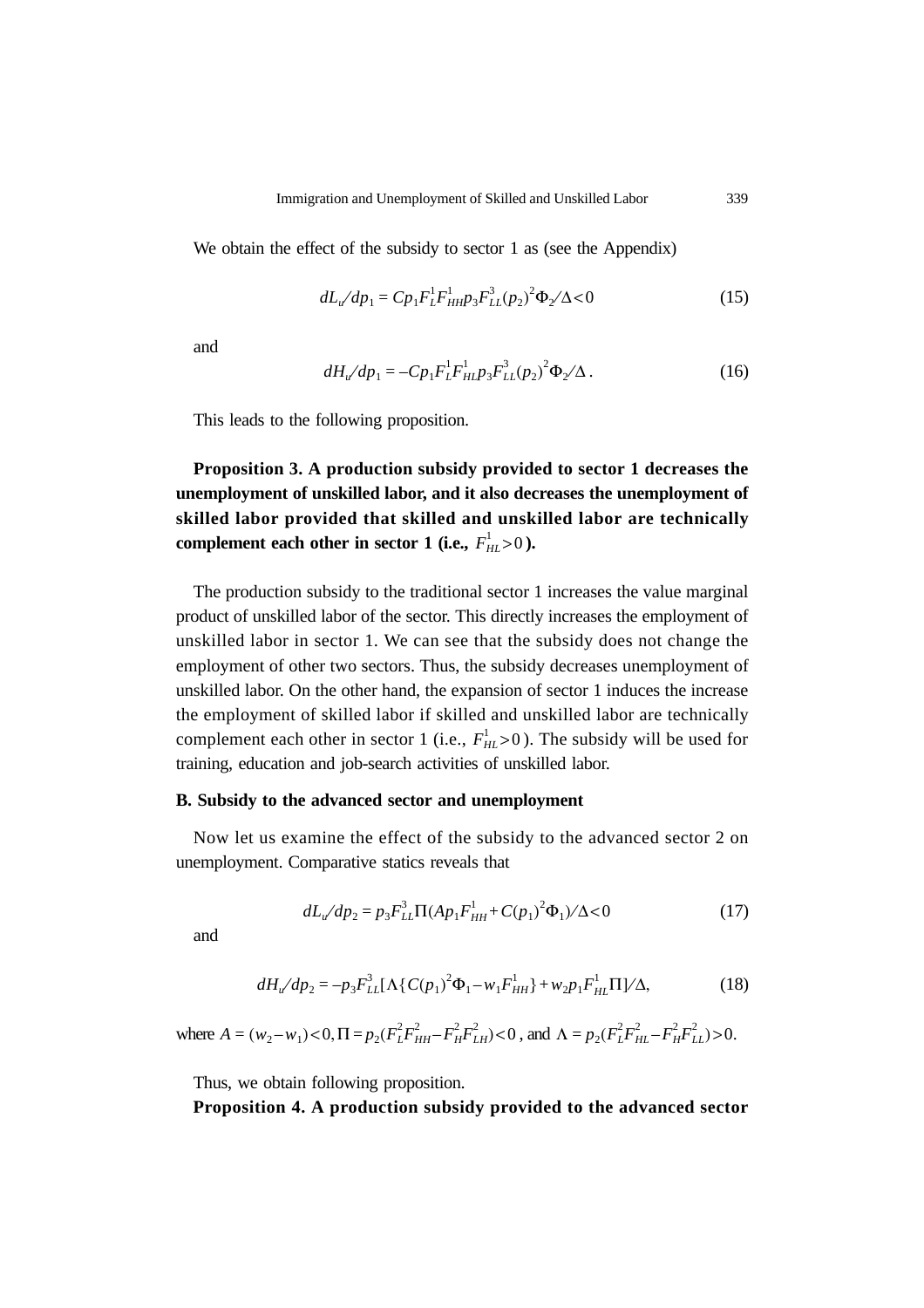**decreases the unemployment of unskilled labor, and it decreases the unemployment of skilled labor provided that**

$$
[\Lambda \{C(p_1)^2 \Phi_1 - w_1 F_{HH}^1\} + w_2 p_1 F_{HL}^1 \Pi] < 0.
$$

The production subsidy provided to the advanced sector 2 expands the output, and then increases the employment of unskilled labor. Thus, this decreases unemployment of unskilled labor. Part of the increased employment in sector 2 comes from sector 1. This, in turn, decreases the employment of skilled labor in sector 1, while the expansion of sector 2 increases it if skilled and unskilled labor are technically complement each other in sector 1 (i.e.,  $F_{HL}^1 > 0$ ). Therefore, the total effect on skilled labor depends on the relative magnitude of these two offsetting effects. Proposition 3 provides the necessary and sufficient condition. The condition is a bit complicated. However, if the degree of technical complementality between skilled and unskilled labor in sector 2 is large and that in sector 1 is small, the induced increase in the employment of skilled labor in sector 2 will be relatively large compared with the decrease in the employment of skilled labor in sector 1. This leads to the decrease in unemployment of skilled labor.

#### **C. Subsidy to sector 3 and unemployment**

Now, we will examine the production subsidy provided to sector 3. This policy includes various subsidies provided for the support of small industries such as labor-absorbing, retailing, and food service industries. We can show that

$$
dL_{u}/dp_{3} = -(p_{2})^{2}F_{L}^{3}\{w_{1}p_{1}F_{HH}^{1} - C(p_{1})^{2}\Phi_{1}\}\Phi_{2}/\Delta < 0
$$
\n(19)

and

$$
dH_{u}/dp_{3} = -\alpha w_{2}p_{1}(p_{2})^{2}F_{L}^{3}F_{HL}^{1}\Phi_{2}/\Delta.
$$
 (20)

Thus, we arrive at the following proposition.

**Proposition 5. A production subsidy provided to sector 3 decreases the unemployment of unskilled labor, and it increases the unemployment of skilled labor provided that skilled and unskilled labor are technically** complement each other in sector 1 (i.e.,  $F_{HL}^1 > 0$  ).

The production subsidy provided to sector 3 increases the marginal value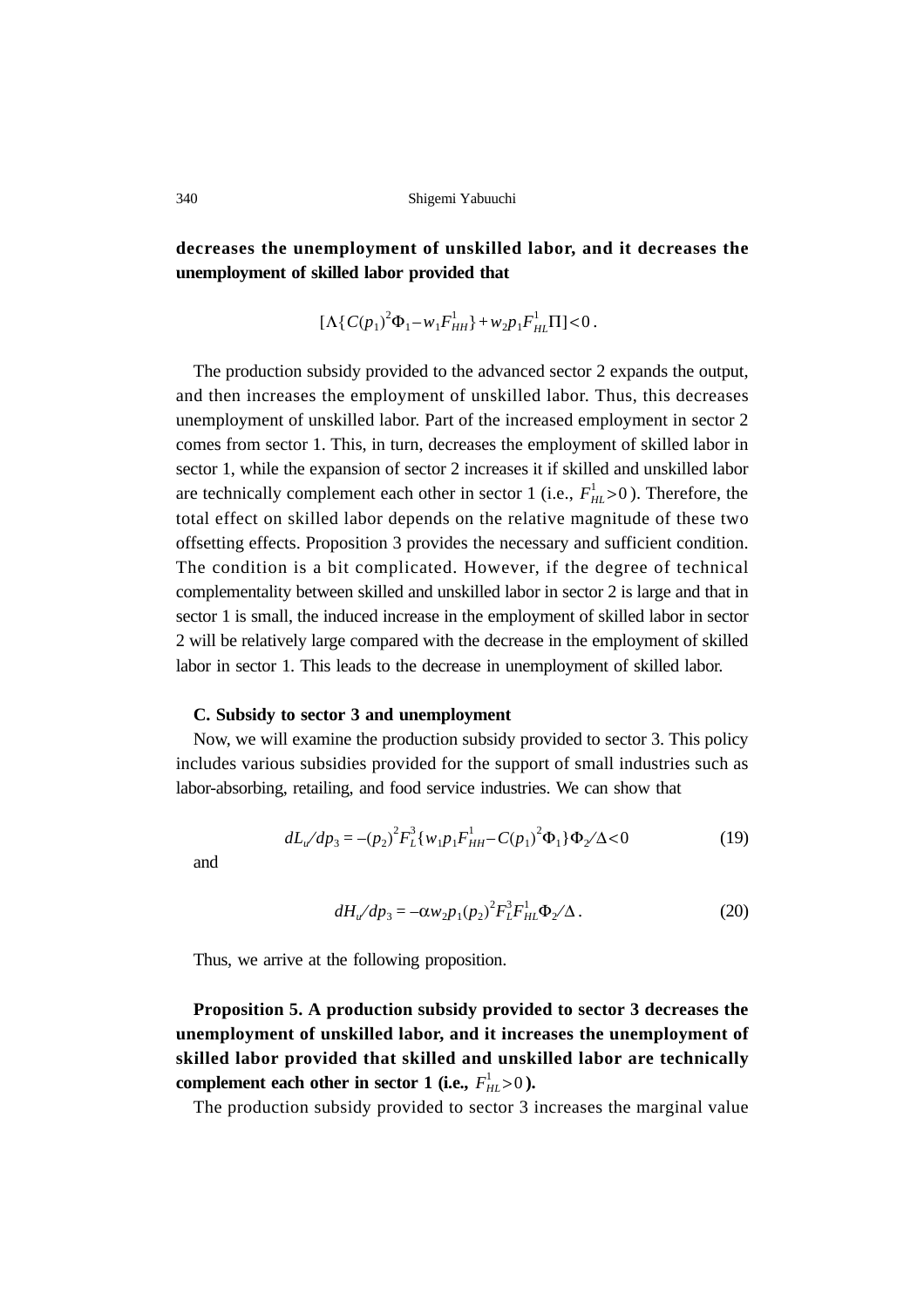product of unskilled labor in the sector. In turn, this increases employment in sector 3 under the constant wage rate in the sector. The subsidy has no direct effect on two other sectors. Thus, the increase in the employment of sector 3 leads to the decrease in the unemployment of unskilled labor.

However, the increase in the employment of unskilled labor in sector 3 exerts an upward pressure on the expected wage income in the advanced area. This induces a labor movement from the traditional area to the advanced area, thus decreasing the employment of unskilled labor in the traditional sector. Therefore, the contraction of the traditional sector induces the decrease in the employment of skilled labor skilled and unskilled labor are technically complement each other in sector 1 (i.e.,  $F_{HL}^1 > 0$ ). This results in the increase in the unemployment of skilled labor since the subsidy does not affect the advanced sector.

Thus, this policy can reduce open unemployment of unskilled labor by increasing employment (or, in other words, disguised unemployment) in sector 3. However, it may decrease the employment of both skilled and unskilled labor in sector 1.

## **V. Wage rate and Unemployment**

In this section, we investigate the exogenous change in the wage rate in sector 3. This change takes place, for example, when the part-time wage rate decreases due to recession, the buyers' market of unskilled labor, and so on. This can be captured by the change in  $α$ . Thus, we have

$$
dL_u/d\alpha = -(p_2)^2 \{ (w_2 L_2 p_3 F_{LL}^3 + B) p_1 F_{HH}^1 + w_2 C(p_1)^2 \Phi_1 \} \Phi_2 / \Delta > 0 \tag{21}
$$

and

$$
dH_{u}/d\alpha = w_{2}(p_{2})^{2}(L_{3}p_{3}F_{LL}^{3} + \alpha w_{2})p_{1}F_{HL}^{1}\Phi_{2}/\Delta,
$$
\n(22)

where  $B = (\alpha w_2 - w_1) < 0$ . Note that

$$
(L_3 p_3 F_{LL}^3 + \alpha w_2) = -w_3(\xi - 1) ,
$$

where  $\xi = -L_3 p_3 F_{LL}^3 / w_3$ , that is, the elasticity of the wage rate in sector 3 with respect to its employment of unskilled labor. In this way, we obtain the following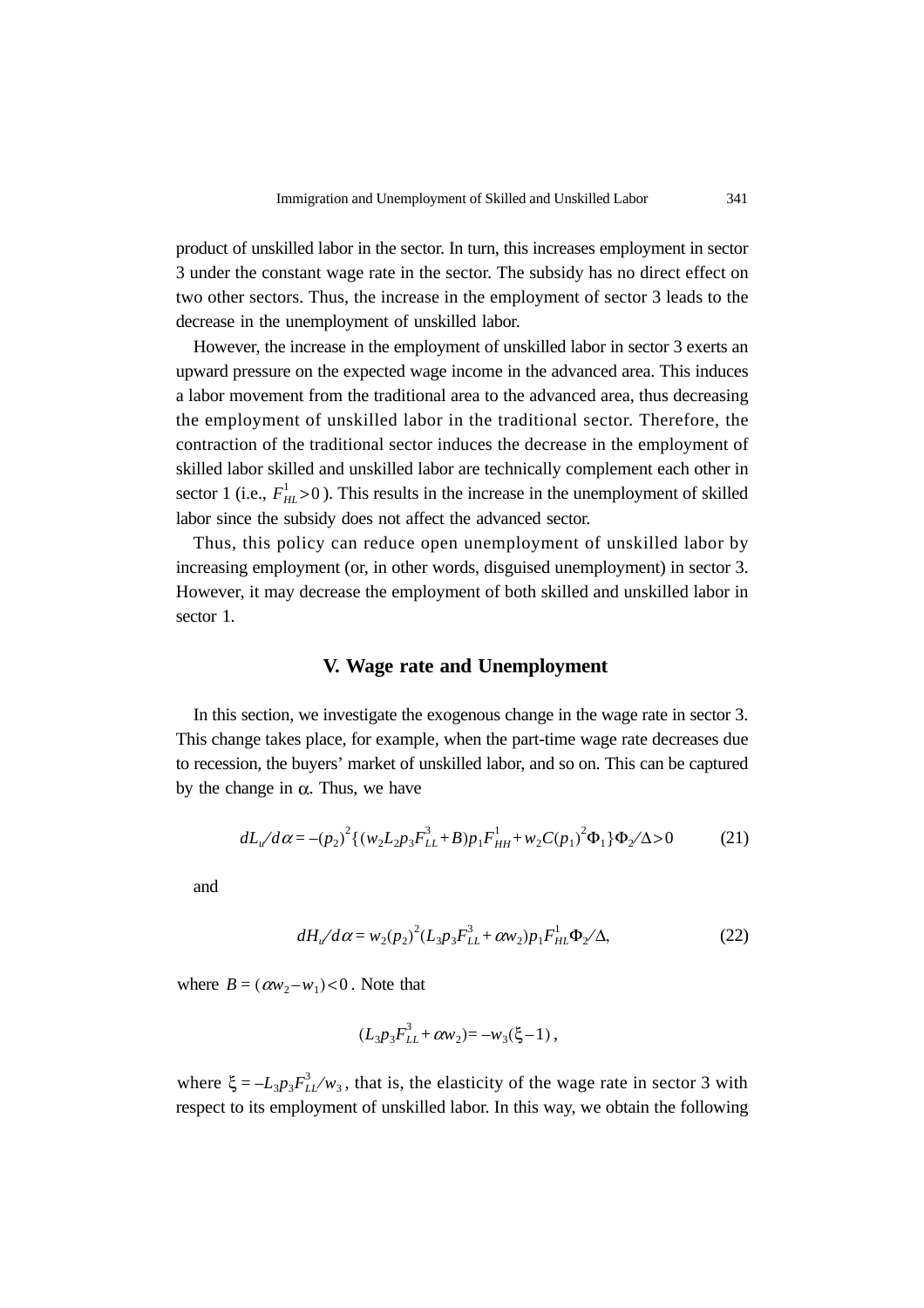proposition.

**Proposition 5. The decrease in the wage rate in sector 3 decreases the unemployment of unskilled labor, and it decreases unemployment of skilled labor provided that skilled and unskilled labor are technically complement each other in sector 1 (i.e.,**  $F_{HL}^1 > 0$  ) and  $\xi > 1$ .

The decrease in  $w_3$  (or  $\alpha$ ) directly increases the employment of unskilled labor in the sector 3. This, of course, contributes to reduce unemployment of unskilled labor. On the other hand, this increase in the employment in sector 3 may increase the expected wage income in the advanced area,  $(w_2L_2 + \alpha w_2L_3)/(L_2 + L_3 + L_u)$ , and then induce unskilled labor into the area from the traditional area. This decreases the employment of unskilled labor in sector 1. However, our result shows that the increase in the employment in sector 3 is larger than the possible decrease in the employment in sector 1. Thus, the decrease in  $w_3$  (or  $\alpha$ ) reduces unemployment of unskilled labor even if it decreases the employment in sector 1.

As to the effect on skilled labor, however, the change in the unskilled employment in sector 1 is of critical importance. Considering that  $w_2d\alpha = p_3 F_{LL}^3 dL_3$ from (5) and (7), we have  $\alpha w_2 + L_3 p_3 F_{LL}^3 = \alpha w_2 \{1 + (L_3/\alpha)(d\alpha/dL_3)\}\.$  Note that  $\{1+(L\sqrt{\alpha})(d\alpha/dL_3)\}$  < 0 is equivalent to that  $d(1+\alpha\mu)/d\alpha>0$ . In this case, therefore, the expected wage income in the advanced area decreases due to the decrease in  $w_3$  (or  $\alpha$ ). Thus, some of the unskilled daydreamer give up to stay in the advanced area and moves to the traditional area in order to secure the job. Then, if the direct increase in  $L_3$  due to the decrease in  $w_3$  (or  $\alpha$ ) is sufficiently large, in the sense that  $\{1+(L_x/\alpha)(d\alpha/dL_3)\}$  <0, the unskilled employment in sector 1 increases. This in turn increases the skilled employment in the sector, and then reduces unemployment of skilled labor under the assumption that skilled and unskilled labor are technically complement each other in sector 1 and  $\xi > 1$ .

## **VI. Concluding Remarks**

In this paper, we have focused on an economy that has two types of unemployment. The first type is the traditional unemployment that is caused by a relatively high and rigid common wage rate. This type of unemployment is often observed in elderly workers who obtain a relatively high wage rate as compared with their productivity. However, excessive expectations from a job may result in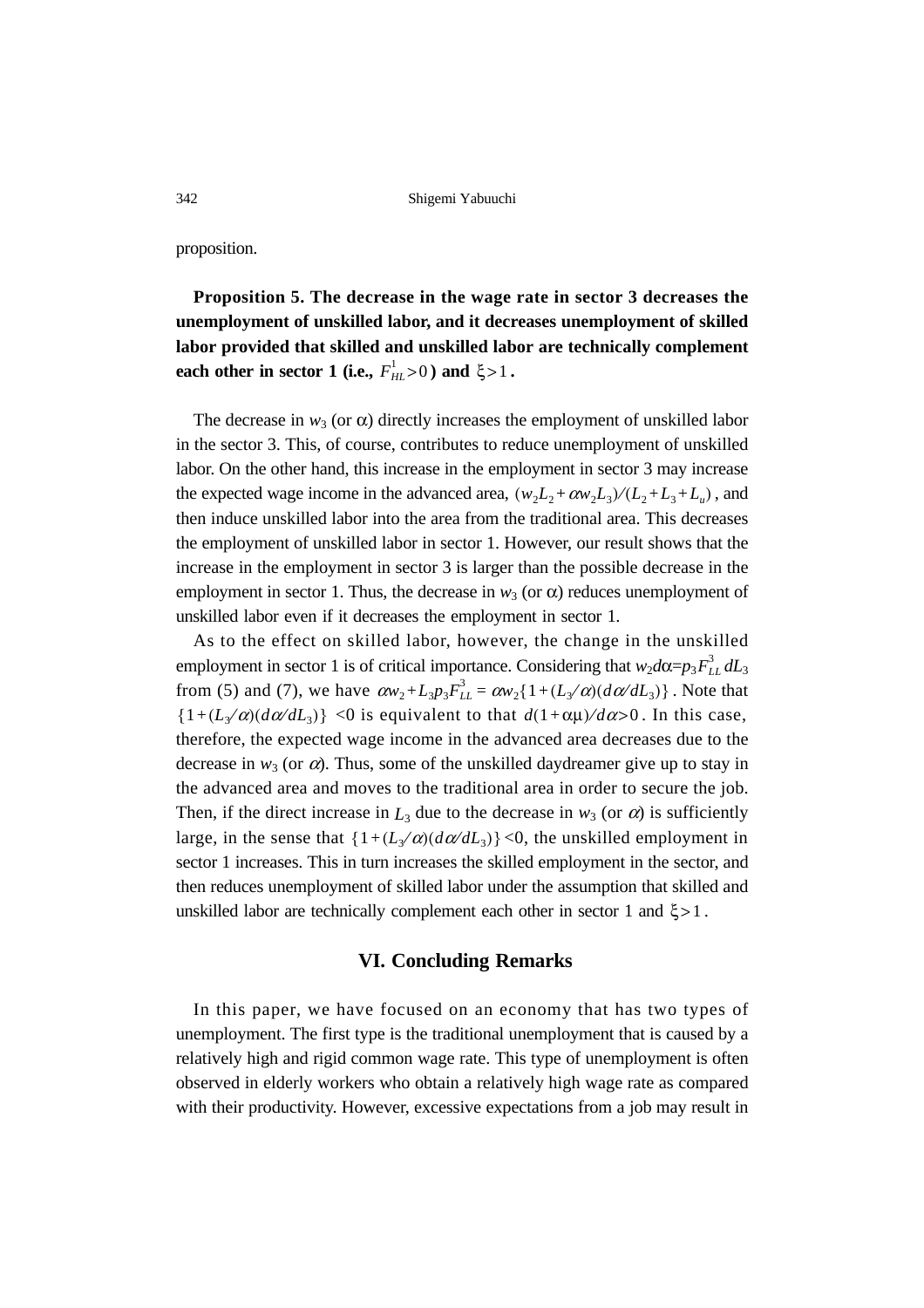|                                                  | Unemployment    |                |
|--------------------------------------------------|-----------------|----------------|
|                                                  | Unskilled labor | Skilled labor  |
| Inflow of unskilled labor $(L^*)$                |                 | $\downarrow$ ) |
| Inflow of skilled labor $(H^*)$                  | Constant        | 11             |
| Subsidy to sector 1 $(p_1)$                      | ⇓               | $(\Downarrow)$ |
| Subsidy to sector 2 $(p_3)$                      | ⇓               | $(\Downarrow)$ |
| Subsidy to sector 3 $(p_3)$                      | ⇓               | ( 介 )          |
| Decrease in the wage rate in sector 3 $(\alpha)$ | ⇓               | $(\Downarrow)$ |

**Table 1.** The effects on unemployment

\*The symbols within parentheses imply that the results are conditional.

the unemployment of workers. This type of unemployment is observed among the younger generations. Both these types of unemployment result in social loss as well as individual hardships.

In this set-up, we have investigated the effects of international migration and other policies on the unemployment of both skilled and unskilled labor. The results are summarized in the table mentioned above. It can be seen that production subsidies and the decrease in the wage rate in sector 3 are effective in reducing the unemployment of unskilled labor. On the other hand, the inflow of foreign unskilled labor, production subsidies to sectors 1 and 2, and the decrease in the wage rate in sector 3 are effective in reducing the unemployment of skilled labor under certain conditions. The results obtained in this paper have important implications for alleviating the problem of unemployment. Thus, our results are useful to policy makers in order to consider the effective policies that are necessary to solve the problem of unemployment.

## **Acknowledgements**

I wish to thank an anonymous referee for helpful comments and suggestions. I am extremely grateful to participants of the conference at University of New South Wales, Sydney, August 2006, the  $8<sup>th</sup> ETSG$  conference at Viena, and the seminar at Nagoya City University. I also greatly acknowledge the financial support received from the Japan Society for the Promotion of Science (Grant-in-Aid for Scientific Research, no. c-16530156 and c-19530210).

*Received 6 December 2007, Accepted 1 February 2008*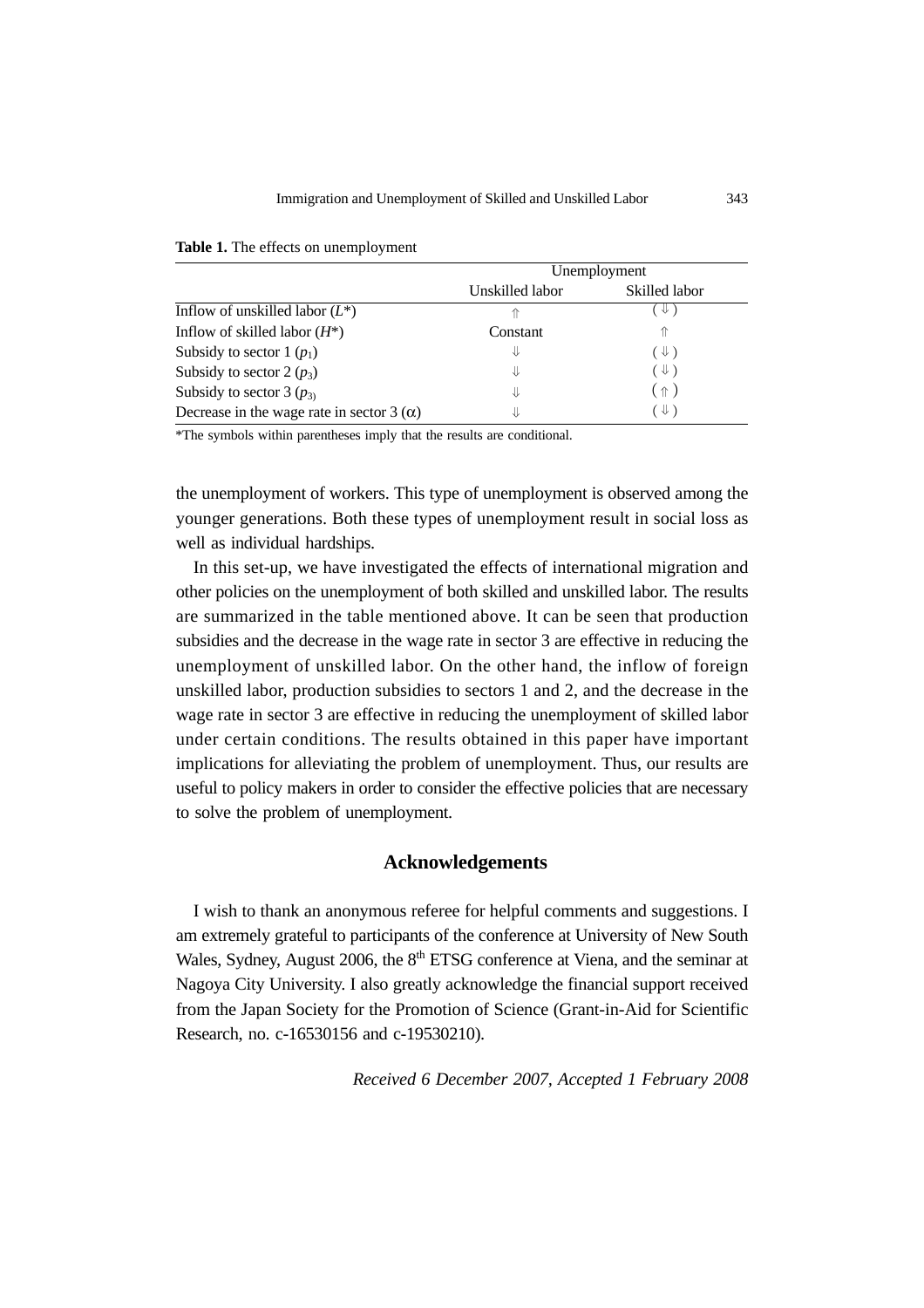## **References**

- Basu, K., 2000, Rural-urban Migration, Urban Unemployment and the Structural Transformation of a Dual Economy, *Journal of International Trade and Economic Development* 9, 137-149.
- Batra, R. N. and N. Naqvi, 1987, Urban Unemployment and the Gains from Trade, *Economica* 54, 381-395.
- Beladi, H. and N. Naqvi, 1988, Urban Unemployment and Non-Immiserizing Growth, *Journal of Development Economics* 28, 365-376.
- Bhagwati, J. N. and T. N. Srinivasan, 1974, On Reanalysing the Harris-Todaro Model: Policy Rankings in the Case of Sector-Specific Sticky Wages, *American Economic Review* 64, 502-508.
- Chao, C. C. and E. S. H. Yu, 1992, Imported Materials Prices, Urban Unemployment, and Welfare, *International Review of Economics & Finance* 2, 121-32.
- Chao, C. C. and E. S. H. Yu, 1996, International Capital Mobility, Urban Unemployment and Welfare, *Southern Economic Journal* 62, 486-92.
- Chaudhuri, S., 2003, How and How Far to Liberalize a Developing Country with Informal Sector and Factor Market Distortions, *Journal of International Trade and Economic Development* 12, 375-398.
- Corden, W. M. and R. Findlay, 1975, Urban Unemployment, Intersectoral Capital Mobility and Development Policy in a Dual Economy, *Economica* 42, 59-78.
- Gu, Wei and S. Yabuuchi, 2003, Local Content Requirements and Urban Unemployment, *International Review of Economics and Finance* 12, 481-494.
- Gupta, M. R., 1993, Rural-urban Migration, Informal Sector and Development Policies, *Journal of Development Economics* 41, 137-151.
- Harris, J. R. and M. Todaro, 1970, Migration, Unemployment and Development: A Two-Sector Analysis, *American Economic Review* 60, 126-142.
- Hazari, B. R. and P. M. Sgro, 1991, Urban-Rural Structural Adjustment, Urban Unemployment with Traded and Non-traded Goods, *Journal of Development Economics* 35, 187-196.
- Khan, M. A., 1980, Dynamic Stability, Wage Subsidies and the Generalized Harris-Todaro Model, *Pakistan Economic Review* 19, 1-24.
- Marjit, S., 1991, Agro-based Industry and Rural Urban Migration: A Case for an Urban Employment Subsidy, *Journal of Development Economics* 35, 393-398.
- Marjit, S and H. Beladi, 2003, Possibility and Impossibility of Paradoxes in the Small Country Harris-Todaro Framework: A Unified Analysis, *Journal of Development Economics* 72, 379-385.
- Neary, J. P., 1981, On the Harris-Todaro Model with Intersectoral Capital Mobility, *Economica* 48, 219-234.
- Yabuuchi, S., 1993, Urban Unemployment, International Capital Mobility and Development Policy, *Journal of Development Economics* 41, 399-403.